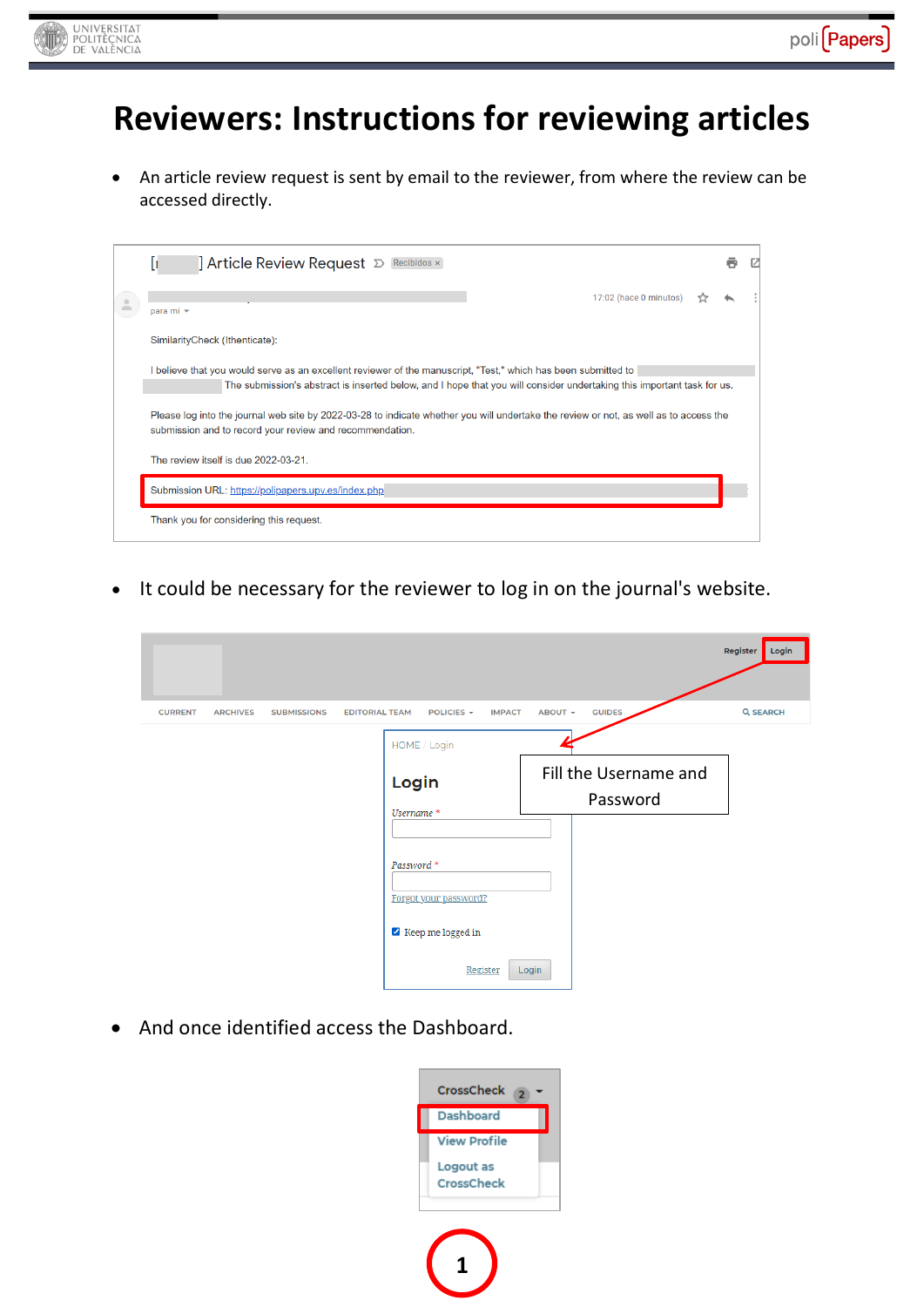

 Within the Dashboard, the "Submissions" are divided into "My queue" and "Archives". The review assignment is highlighted with a triangle and the sentence "Waiting for a response from the reviewer".

| My Queue (14)                                   |             |                  | <b>O</b> Help         |
|-------------------------------------------------|-------------|------------------|-----------------------|
| <b>My Assigned</b>                              | Search<br>Q | <b>T</b> Filters | <b>New Submission</b> |
| 17234 Review Assignment                         |             |                  |                       |
| Response Due: 2022-03-28 Review Due: 2022-03-21 |             |                  | <b>View</b>           |
|                                                 |             |                  | Click on View         |
| A Waiting for a response from the reviewer.     |             |                  |                       |

Then it begins the first of the 4 review steps:

#### **Step 1: Request**

| 1. Request<br>2. Guidelines          | 3. Download & Review                                                                                                                                                                                      | <b>4. Completion</b>                      |                                |  |
|--------------------------------------|-----------------------------------------------------------------------------------------------------------------------------------------------------------------------------------------------------------|-------------------------------------------|--------------------------------|--|
|                                      |                                                                                                                                                                                                           |                                           |                                |  |
| <b>Request for Review</b>            |                                                                                                                                                                                                           |                                           |                                |  |
|                                      | You have been selected as a potential reviewer of the following submission. Below is an overview of the submission, as well as the<br>timeline for this review. We hope that you are able to participate. |                                           |                                |  |
| <b>Article Title</b>                 |                                                                                                                                                                                                           |                                           |                                |  |
| Test                                 |                                                                                                                                                                                                           |                                           |                                |  |
| <b>Abstract</b>                      |                                                                                                                                                                                                           |                                           |                                |  |
| Submission test                      |                                                                                                                                                                                                           |                                           |                                |  |
| <b>Review Type</b>                   |                                                                                                                                                                                                           |                                           |                                |  |
| Anonymous Reviewer/Anonymous Author  |                                                                                                                                                                                                           |                                           |                                |  |
| <b>View All Submission Details</b>   |                                                                                                                                                                                                           |                                           | Deadlines for reply and review |  |
| <b>Review Schedule</b><br>2022-03-07 | 2022-03-28                                                                                                                                                                                                | 2022-03-21                                |                                |  |
| <b>Editor's Request</b>              | Response Due Date                                                                                                                                                                                         | <b>Review Due Date</b>                    |                                |  |
| <b>About Due Dates</b>               |                                                                                                                                                                                                           |                                           |                                |  |
| u                                    | Yes, I agree to have my data collected and stored according to the privacy statement.                                                                                                                     |                                           | <b>Decline Review Request</b>  |  |
|                                      |                                                                                                                                                                                                           | <b>Accept Review, Continue to Step #2</b> |                                |  |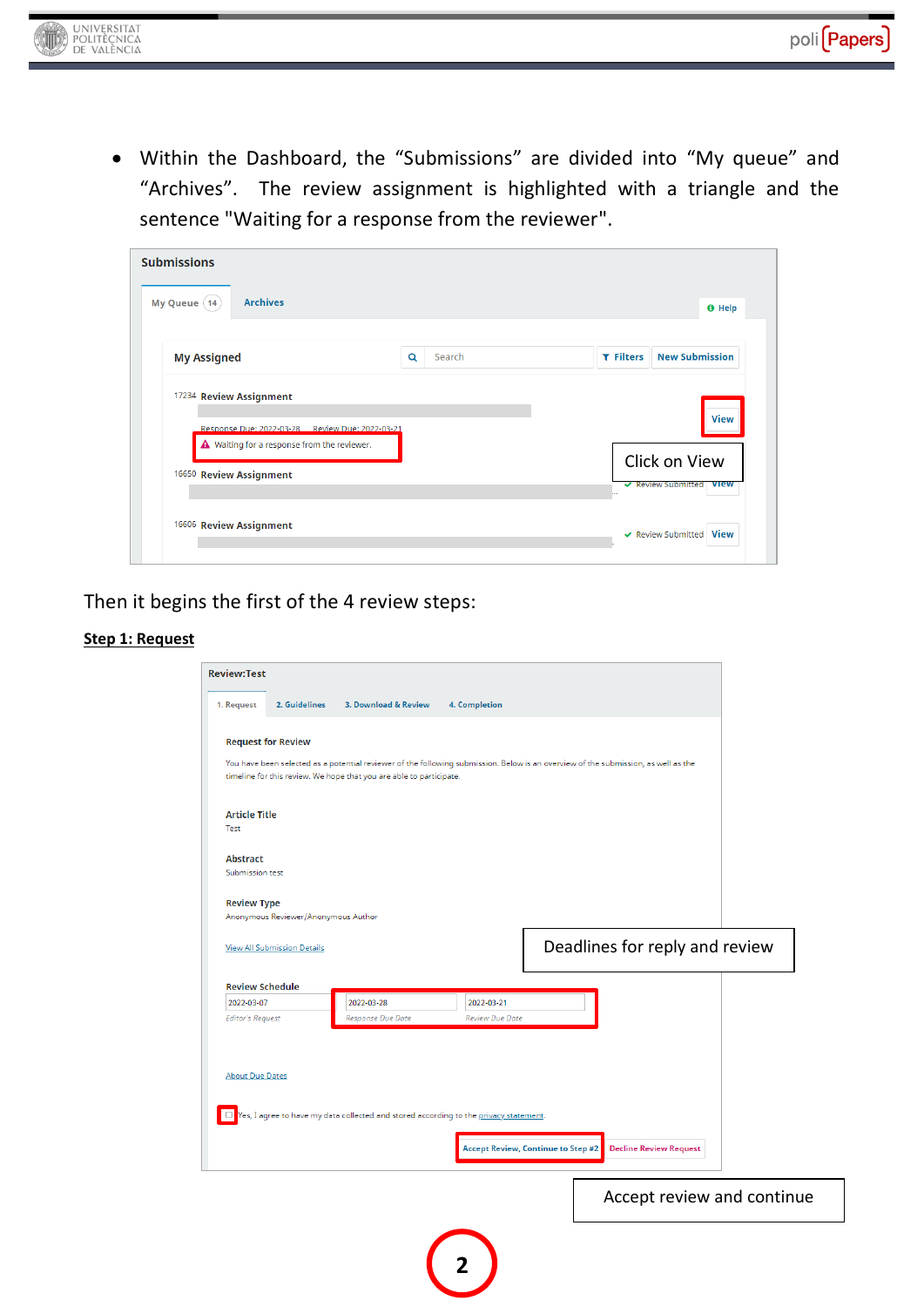#### **Step 2: Guidelines**

UNIVERSITAT

| <b>Service Controllers</b><br>$\sim$ $\sim$<br>$\sim$<br>$\sim$<br><b>Review:T</b><br>of the M<br>٠ | and the state of the<br>$-$<br>$\sim$ 100 $\pm$<br>$\mathbf{a} = \mathbf{a} + \mathbf{b} + \mathbf{c}$<br>$\cdots$<br>$\overline{ }$<br>$\sim$ $\sim$ |
|-----------------------------------------------------------------------------------------------------|-------------------------------------------------------------------------------------------------------------------------------------------------------|
| 3. Download & Review<br>1. Request<br>2. Guidelines                                                 | 4. Completion                                                                                                                                         |
| <b>Reviewer Guidelines</b>                                                                          | Journal indications about revisions may appear                                                                                                        |
|                                                                                                     | Continue to Step #3<br><b>Go Back</b>                                                                                                                 |
|                                                                                                     |                                                                                                                                                       |

### **Step 3: Download & Review**

|                       |                     |  |                     |  |  |                                                     |                                                                      | The file/s of the text to review appear                          |
|-----------------------|---------------------|--|---------------------|--|--|-----------------------------------------------------|----------------------------------------------------------------------|------------------------------------------------------------------|
|                       | <b>Review Files</b> |  |                     |  |  |                                                     |                                                                      | Q Search                                                         |
|                       | $w$ 70000           |  |                     |  |  |                                                     |                                                                      | فاستأمرت المستنوعة بالأولادة<br>March 4.<br>Article Text<br>2022 |
| <b>Review</b>         |                     |  |                     |  |  |                                                     |                                                                      |                                                                  |
|                       |                     |  |                     |  |  |                                                     | Enter (or paste) your review of this submission into the form below. |                                                                  |
| For author and editor |                     |  |                     |  |  |                                                     |                                                                      |                                                                  |
|                       |                     |  |                     |  |  |                                                     | 出                                                                    |                                                                  |
|                       |                     |  |                     |  |  |                                                     |                                                                      |                                                                  |
|                       |                     |  |                     |  |  |                                                     |                                                                      |                                                                  |
|                       |                     |  |                     |  |  |                                                     |                                                                      |                                                                  |
|                       |                     |  |                     |  |  |                                                     |                                                                      | There may be some text boxes to<br>write the comments after the  |
|                       |                     |  |                     |  |  |                                                     |                                                                      | review or a review form in which to                              |
|                       |                     |  |                     |  |  |                                                     |                                                                      | answer the questions                                             |
| For editor only       |                     |  |                     |  |  |                                                     |                                                                      |                                                                  |
| D,                    | Ò                   |  | <b>B</b> <i>I</i> ⊎ |  |  | $\mathscr{S} \otimes \mathscr{L} \times \mathbb{N}$ | 凸                                                                    |                                                                  |
|                       |                     |  |                     |  |  |                                                     |                                                                      |                                                                  |
|                       |                     |  |                     |  |  |                                                     |                                                                      |                                                                  |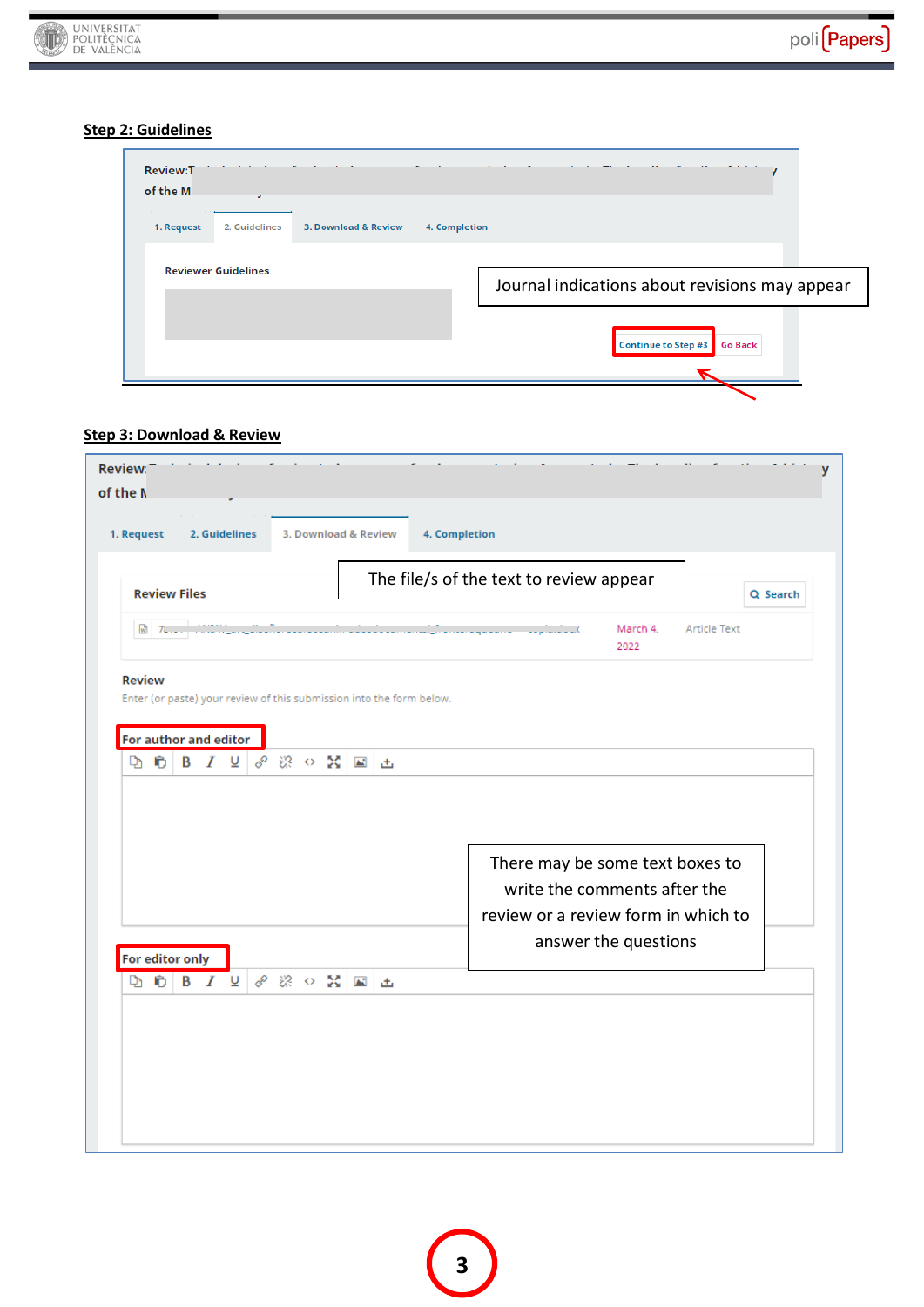poli (Papers)

| <b>Reviewer Files</b>                                                                                                                                                                        |          |                                           | <b>Upload File</b><br>Q Search |
|----------------------------------------------------------------------------------------------------------------------------------------------------------------------------------------------|----------|-------------------------------------------|--------------------------------|
|                                                                                                                                                                                              |          | You can upload file/s or add a discussion |                                |
| <b>Review Discussions</b>                                                                                                                                                                    |          |                                           | <b>Add discussion</b>          |
| Name                                                                                                                                                                                         | From     | Last Reply                                | Replies<br>Closed              |
|                                                                                                                                                                                              | No Items |                                           |                                |
|                                                                                                                                                                                              |          |                                           |                                |
| <b>Recommendation</b><br>Select a recommendation and submit the review to complete the process. You must enter a review or upload a file before selecting a<br>recommendation.<br>Choose One |          |                                           |                                |

## **When you upload a file, appear this window:**

UNIVERSITAT

| <b>Upload File</b> |                                           |                    | × |
|--------------------|-------------------------------------------|--------------------|---|
| 1. Upload File     | 2. Review Details                         | 3. Confirm         |   |
|                    | Drag and drop a file here to begin upload | <b>Upload File</b> |   |
|                    | How to ensure all files are anonymized    |                    |   |
| Continue<br>Cancel |                                           |                    |   |

#### **When you submit the review, appear this window:**

| Confirm                                      |    |        |
|----------------------------------------------|----|--------|
| Are you sure you want to submit this review? |    |        |
|                                              | OK | Cancel |